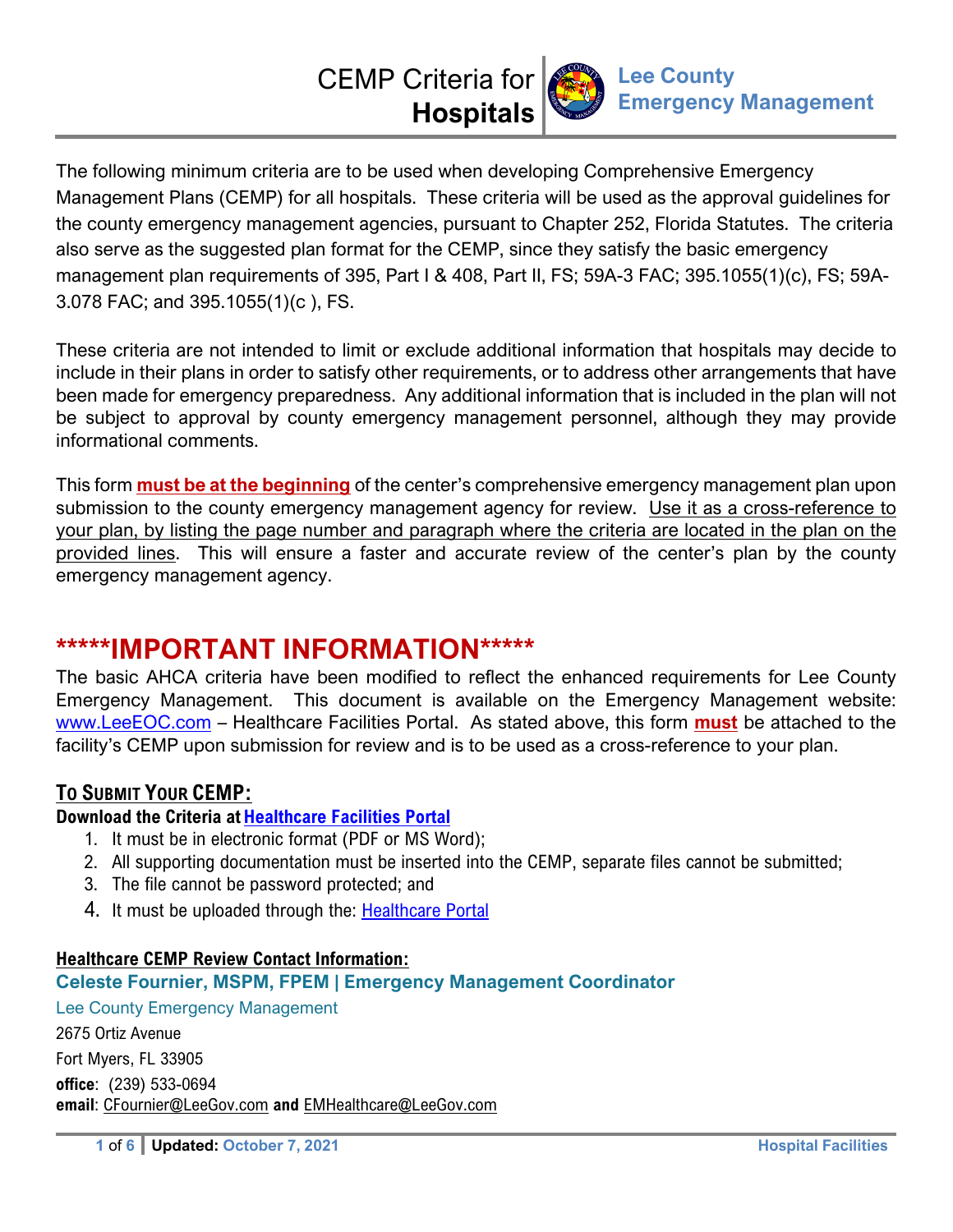|  | I. INTRODUCTION |
|--|-----------------|
|  |                 |

- A. Provide basic information concerning the hospital to include:
	- 1. Name of the hospital, address, phone number, emergency 24-hour contact phone number, pager number (if available), fax number, type of hospital, and license.
	- 2. Owner of hospital, address, phone (private or corporate ownership).
	- 3. Year hospital was built, type of construction and date of any subsequent construction.
	- 4. Name of Administrator, address, work/home phone number, and work/home phone number of his/her Alternate.
	- 5. Name, address, work and home phone number of designated Safety Liaison serving as the primary contact for emergency operations.
	- 6. Name, address, work and home phone number of person implementing the provisions of this plan, if different from the Administrator.
	- $\frac{1}{2}$ . Name, work, and home phone number of person(s) who developed this plan.
	- **8. Organizational chart identifying key management positions, with phone numbers.**
- B. Provide an introduction to the Plan that describes its purpose, time of implementation, and the desired outcome that will be achieved through the planning process. Also, provide any other information concerning the hospital that has bearing on the implementation of this plan.

#### II. AUTHORITIES AND REFERENCES

- A. Identify the legal basis for plan development and implementation to include statutes, rules and local ordinances, etc.
- B. Identify reference materials used in the development of the plan.
- C. Identify the hierarchy of authority in place during emergencies. Provide an organizational chart, if different from the previous chart required.

#### III. HAZARD ANALYSIS

- A. Describe the potential hazards that the facility is vulnerable to such as hurricanes, tornados, flooding, fires, hazardous materials, transportation accidents, proximity to a nuclear power plant, power outages during severe cold or hot weather, gas leaks, etc. Indicate history and lessons learned.
- B. Provide site‐specific information concerning the hospital to include:
	- 1. Location Map, a street level map noting the location of the facility.
	- 2. Licensed capacity, number of facility beds, maximum number of patients on site, and average number of patients on site.
	- 3. Maximum number of staff on site.
	- 4. Identify types of patients served by the facility:
		- **120. Example 20 a. Patients with dementia or Alzheimer's disease**
		- b. Patients requiring special equipment or other special care, such as oxygen or dialysis
		- **c.** Patients who are non-ambulatory
		- d. Patients who require assistance
		- e. Patients who do not require assistance
		- **f.** Other list types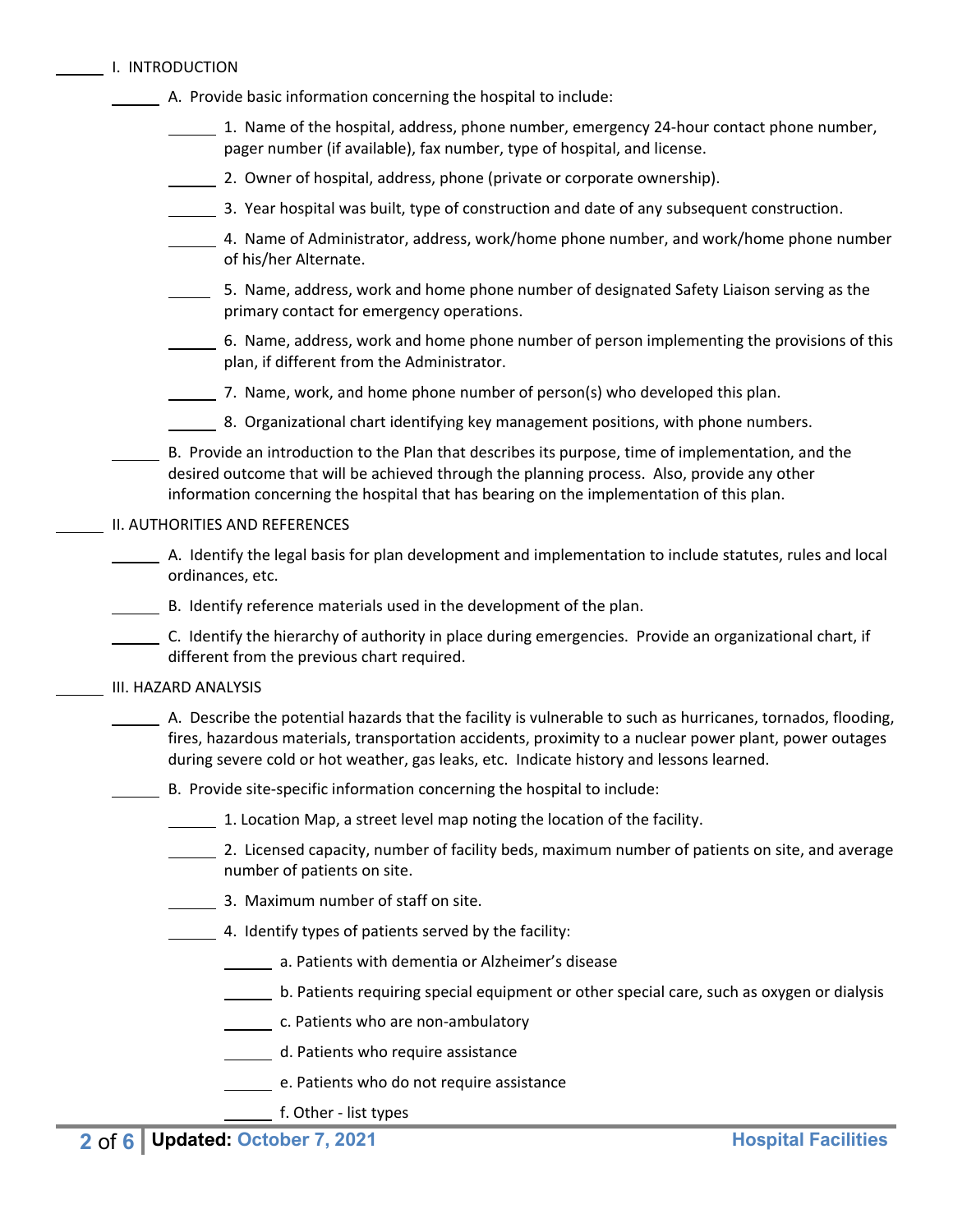- C. Identify the elevation of the first finished floor.
- D. Identify the hurricane surge evacuation zone the facility is located in, as of July 1, 2011.
- E. Identify the flood zone the facility is located in, as identified on a Flood Insurance Rate Map, as of 8/28/08.
- F. Number of miles hospital is located from a railroad or major transportation artery.
- G. Identify if hospital is located within 10 mile or 50‐mile emergency planning zone of a nuclear power plant.

#### IV. CONCEPT OF OPERATIONS

This section of the plan defines the policies, procedures, responsibilities, and actions that the facility will take before, during and after any emergency. At a minimum, the facility plan needs to address direction and control; notification; and evacuation and sheltering.

#### A. Direction and Control

Define the management function for emergency operations. Direction and control provide a basis for decision‐making and identify who has the authority to make decisions for the hospital.

- 1. Identify by title who is in charge during an emergency and one alternate, should that person be unable to serve in that capacity.
- 2. Identify the chain of command to ensure continuous leadership and authority in key positions.
- 3. State the procedures that ensure timely activation and staffing of the hospital during emergency incidents.
- 4. State the provisions made, if any, for emergency workers' families during emergency incidents.
- 5. State the operational and support roles for all facility staff (This will be accomplished through the development of Standard Operating Procedures, which must be attached to this plan).
- 6. State the procedures to ensure the following needs are supplied:
	- a. Emergency power and, if applicable, natural gas or diesel. If natural gas, identify alternate means should loss of power occur (which would affect the natural gas system). What is the capacity of the fuel tank for the emergency power system?
	- b. Food, water, sleeping arrangements and other essential supplies for 72‐hours.
	- c. Oxygen, if required for patients.
	- d. Transportation (may be covered in the evacuation section).
- 7. Provisions for continuous 24-hour staffing until the emergency has abated.
- B. Notification

Procedures must be in place for the hospital to receive timely information on impending threats and the alerting of the hospital's decision makers, staff, and patients of potential emergency conditions.

- 1. Describe how the facility will receive warnings, to include off hours and weekends/holidays.
- 2. Describe how staff will be alerted.
- 3. Describe the procedures and policy for staff reporting to work.
	- 4. Describe how patients will be alerted and the precautionary measures that will be taken.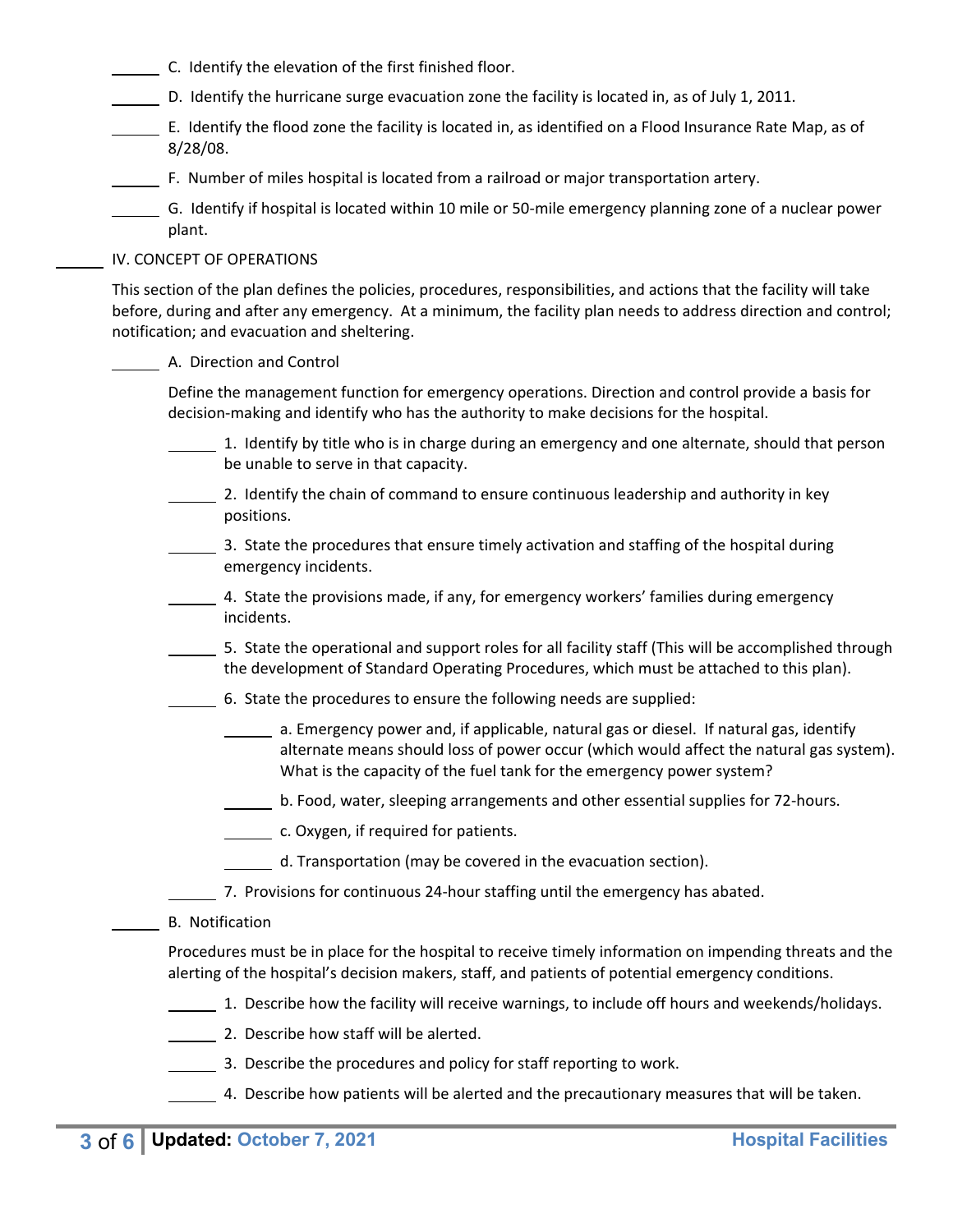5. Identify alternative means of notification should the primary system fail.

- 6. Identify by title the person responsible for, and the procedure to, update the AHCA Emergency Status System.
- 7. Identify procedures for notifying those areas or facilities (for which mutual aid agreements are in place) to which patients will be relocated or evacuated.

8. Identify procedures for notifying families of patients that been moved or relocated.

C. Evacuation

Facilities must plan for both internal and external disasters. Although facilities must be prepared for the possibility of relocating patients to another facility, there are instances when moving patients to another part of the hospital would be more appropriate. The following criteria should be addressed to allow the hospital to respond to both types of evacuation.

 1. Describe the policies, roles, responsibilities, and procedures for moving and relocating patients.

2. Identify the individual responsible for implementing hospital evacuation procedures.

 3. Identify all arrangements (transportation of patients, etc.) made through mutual aid agreements, memorandums of agreement or understandings that will be used to evacuate patients (copies of the agreements must be updated annually and attached in the appendix).

 4. Describe logistical arrangements for transportation support to ensure essential records, medications, treatments, and medical equipment remain with the patient at all times.

5. Identify the pre-determined locations to which patients will be evacuated.

 6. Provide a copy of the mutual aid agreement that has been entered into with a facility to receive patients (current, signed annually).

 7. Specify at what point the mutual aid agreements and the notification of transportation and alternate facilities will begin.

8. Determine at what point to begin the pre-positioning of necessary medical supplies and provisions.

 9. Identify evacuation routes that will be used and secondary routes that would be used should the primary route be impassable.

 10. Specify the amount of time it will take to successfully move or relocate all patients (both internally and externally). Keep in mind that in hurricane evacuations, all movement should be completed before the arrival of tropical storm force winds (40 mph).

 11. Describe the procedures to ensure that the hospital's staff will accompany relocated patients. If staff will not be accompanying patients, what measures will be used to ensure their safe arrival (i.e. who will render care during transport).

 12. Establish procedures for ensuring that all patients are accounted for and are out of the facility.

 13. Identify procedures that will be used to keep track of patients once they have been relocated. If patients are considered discharged at the time of relocation, please explain.

 14. Establish procedures for responding to family inquiries about patients who have been relocated.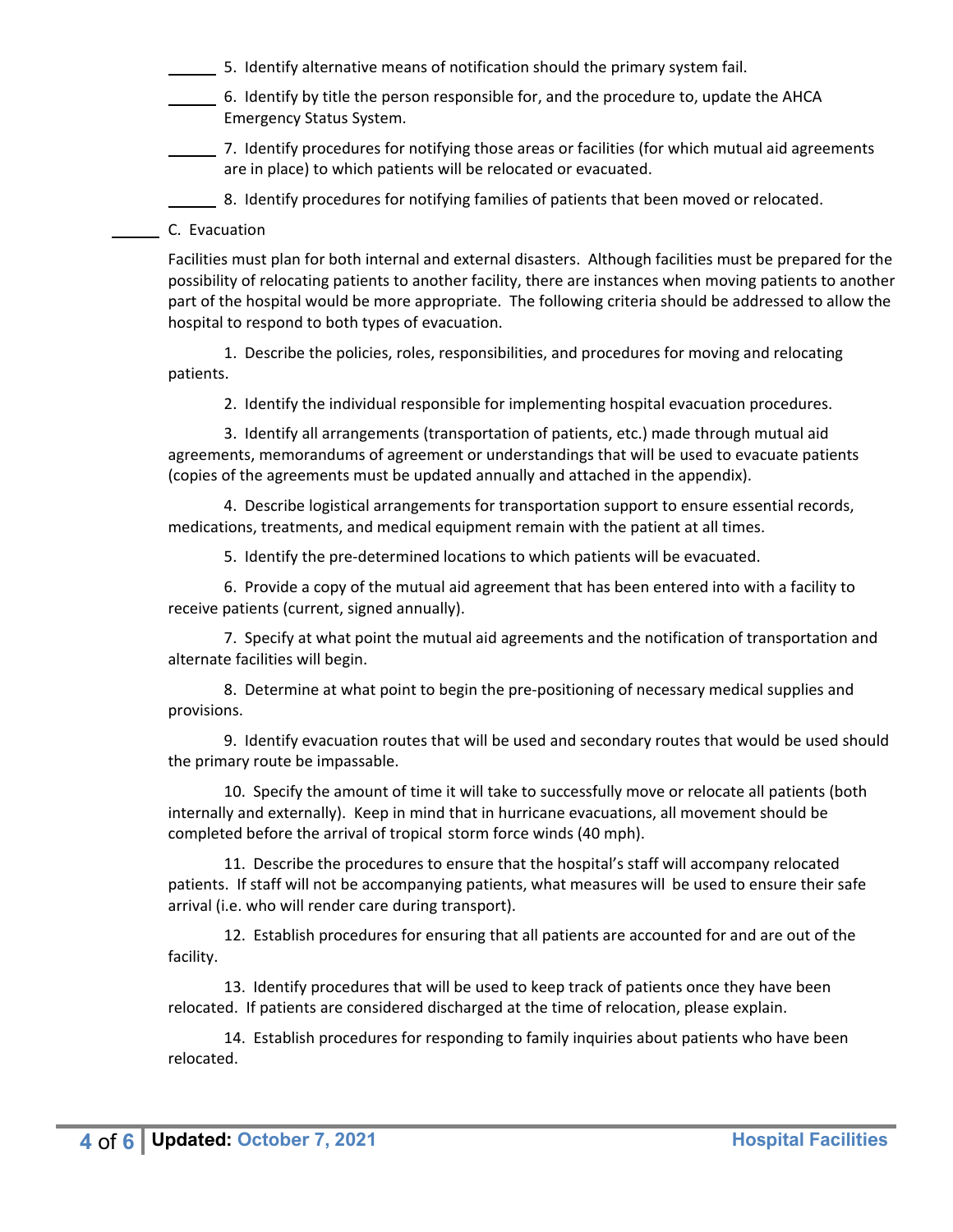D. Re-Entry

Once a facility has been evacuated, procedures need to be in place for allowing patients to re‐enter the facility.

1. Identify who is the responsible person(s) for authorizing re-entry to occur.

2. Identify procedures for inspection of the facility to ensure it is structurally sound.

 3. Explain how patients will be transported back to the facility following relocation. If patients will not be re-admitted, please explain the criteria that will be used to make this determination.

E. Sheltering

If the facility will be accepting patients from an evacuating facility, the plan must describe the procedures that will be used once the evacuating facility's patients arrive.

1. Describe the receiving procedures for patients arriving from an evacuating facility.

 2. Identify the means for providing, for a minimum of 72‐hours, additional food, water, and medical needs of those patients being hosted.

3. Identify how the facility will notify AHCA if it exceeds its licensed operating capacity.

4. Describe procedures for tracking additional patients within the facility.

#### V. INFORMATION, TRAINING AND EXERCISES

This section identifies the procedures for increasing employee and patient awareness of possible emergencies and providing training on their emergency roles before, during, and after a disaster.

 A. Identify how and when staff will be trained in their emergency roles during non‐emergency times.

- B. Identify a training schedule for all employees and identify the provider of the training.
- C. Identify the provisions for training new employees regarding their disaster related role(s).
- D. Identify a schedule for exercising all or portions of the disaster plan on a semi-annual basis.
- E. Establish procedures for correcting deficiencies noted during training exercises.

#### VI. APPENDIX

The following information is required, yet placement in an APPENDIX is optional, if the material is included in the body of the plan.

A. Roster of employees and companies with key disaster related roles.

1. List the names, addresses, and phone numbers of all staff.

 2. List the name of the company, agency, organization, contact person, phone number and address of emergency service providers such as transportation, emergency power, fuel, water, police, fire, rescue, Red Cross, emergency management, etc.

B. Agreements and Understandings

 1. Provide copies of any mutual aid agreements, memorandums of agreement or any other understandings entered into pursuant to the fulfillment of this plan. This is to include reciprocal host facility agreements, transportation agreements, current vendor agreements, or any other agreement needed to ensure the operational integrity of this plan.

C. Evacuation Route Map